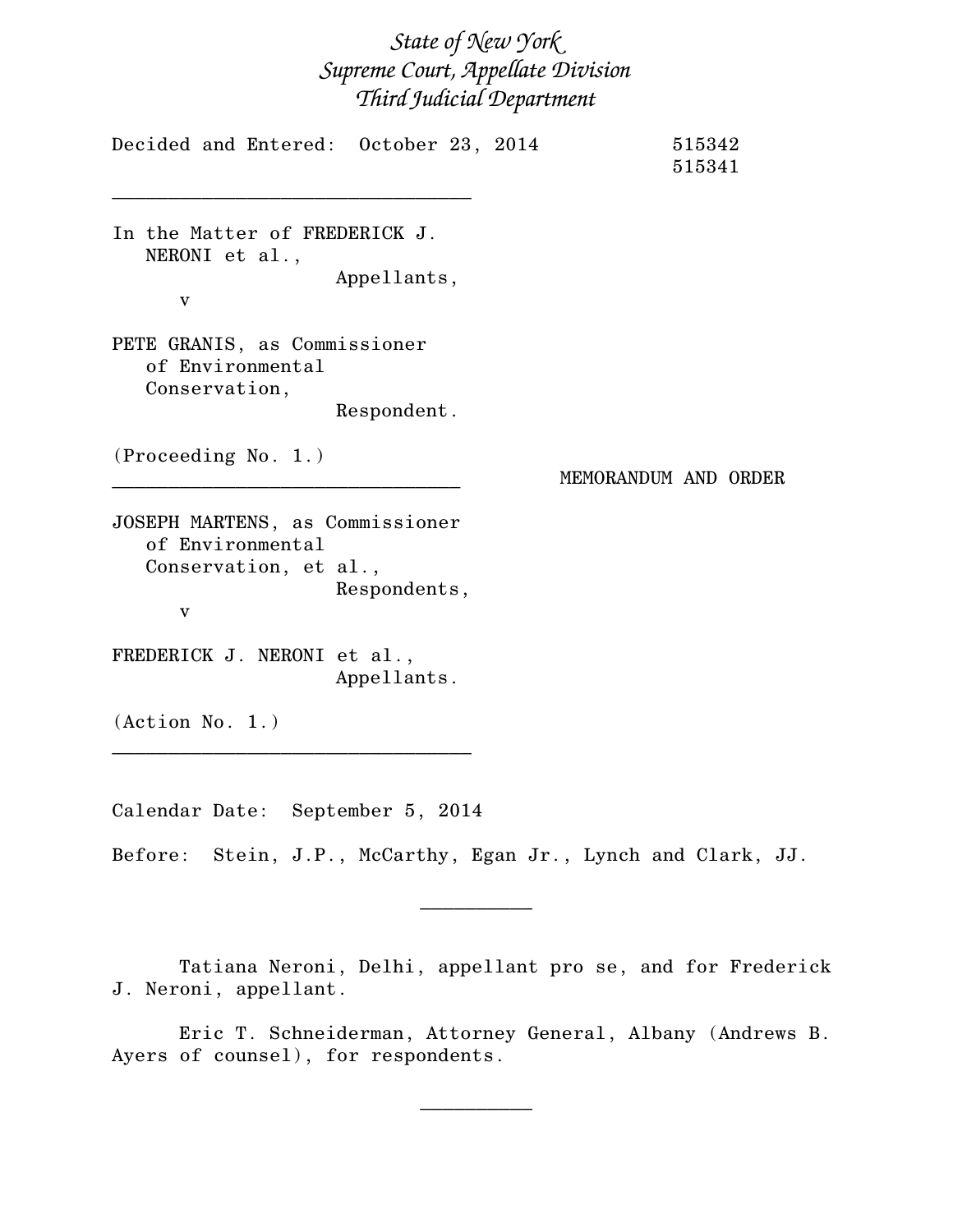-2- 515342 515341

Clark, J.

Appeals (1) from a judgment of the Supreme Court (Becker, J.), entered November 22, 2011 in Delaware County, which, in a combined proceeding pursuant to CPLR article 78 and action for declaratory judgment, denied petitioners' motion to vacate a prior order of the court, and (2) from a judgment of said court, entered November 29, 2011 in Delaware County, which, in action No. 1, among other things, granted plaintiffs' motion for summary judgment and imposed a civil penalty.

In 2006, staff employed by the Department of Environmental Conservation (hereinafter DEC) commenced an administrative proceeding charging, as relevant here, that Frederick J. Neroni had dammed a protected stream and created an artificial pond without a permit, and created turbidity in the waters of the stream, thereby violating ECL 15-0501 and 17-0501 and 6 NYCRR 608.2 and 703.2. An Administrative Law Judge (hereinafter ALJ) granted DEC's motion for an order without a hearing on the issue of liability on those charges, and directed further submissions on the issue of remediation. At a hearing on remediation, Neroni revealed that he had transferred his property to himself and his wife, Tatiana Neroni, after the charges had been filed, but prior to the ALJ's issuance of a decision on liability. The Neronis separately moved to vacate the decision on liability on the grounds that DEC lacked jurisdiction and had failed to join Tatiana Neroni as a necessary party. The ALJ subsequently denied the motions to vacate and issued a hearing report recommending that the Commissioner of Environmental Conservation impose a \$10,000 civil penalty on Frederick Neroni and compel remediation of the stream. The Commissioner adopted the ALJ's findings of fact and conclusions of law, as well as the recommendations with regard to penalties and remediation.

The Neronis then commenced a combined proceeding pursuant to CPLR article 78 and action for declaratory judgment (hereinafter the proceeding) challenging the Commissioner's determination. Supreme Court (Peckham, J.) granted the Commissioner's motion to transfer the proceeding to this Court and denied the Neronis' cross motion to sever their declaratory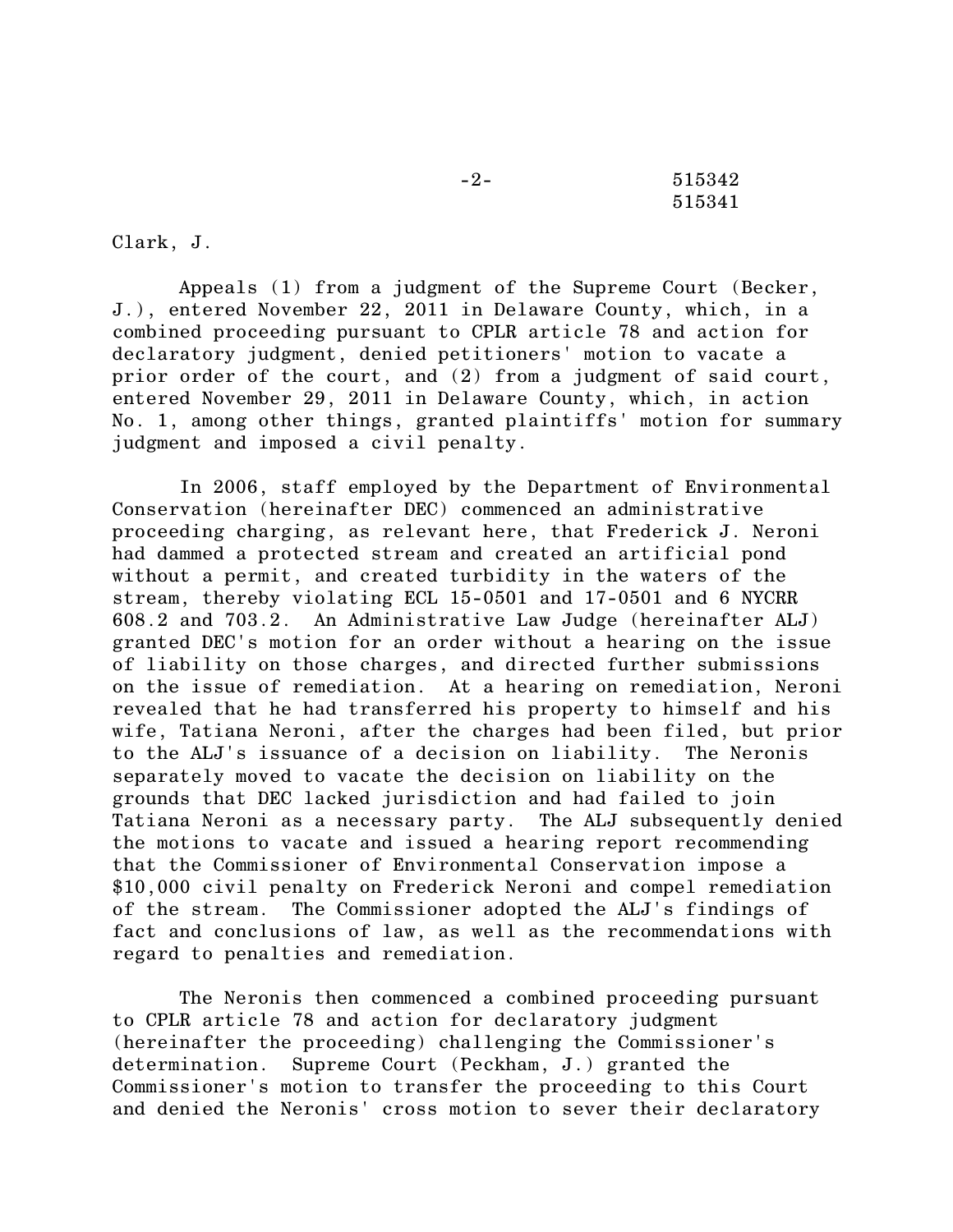| $-3-$ | 515342 |
|-------|--------|
|       | 515341 |

judgment causes of action from those requesting relief under CPLR article 78. Although the Neronis filed a notice of appeal from the transfer order, they failed to perfect their appeal, and this Court granted the Commissioner's motion to dismiss the proceeding for failure to prosecute (2010 NY Slip Op 82562[U] [2010]). The Neronis instead moved to vacate the order of transfer, and Supreme Court (Becker, J.) denied that motion. The Neronis now appeal from the judgment denying their motion to vacate.

In April 2011, the Commissioner and DEC commenced an action against the Neronis to compel compliance with the underlying administrative determination. Following joinder of issue, the parties cross-moved for, among other things, summary judgment. Supreme Court concluded that this Court's dismissal of the initial appeal in the proceeding "serve[d] as an adjudication of all the issues raised or [that] could have been raised in the proceeding," granted summary judgment to DEC and the Commissioner, and dismissed the Neronis' counterclaims. The court affirmed the \$10,000 civil penalty imposed by DEC and awarded an additional \$20,700 in civil penalties. The Neronis also appeal from the judgment entered upon this order.<sup>1</sup>

We reject the Neronis' argument that this Court's dismissal of their initial appeal in the proceeding for failure to prosecute is irrelevant to any issue on the current appeal in the action. The Neronis argued, in response to the motion to dismiss for failure to prosecute, that the proceeding was improperly transferred and, thus, this Court lacked subject matter jurisdiction, rendering any dismissal invalid. "[T]he order of transfer" itself, however, gave "this [C]ourt jurisdiction over the [combined CPLR] article 78 proceeding, requiring us to assess the propriety of the transfer" (Nassau Roofing & Sheet Metal Co. v Facilities Dev. Corp., 131 AD2d 171, 173-174 [1987]). That is,

 $<sup>1</sup>$  Although the Neronis' notice of appeal misstates the date</sup> of entry of Supreme Court's judgment, we exercise our discretion and treat the notice of appeal as valid (see CPLR 5520 [c]; Matter of Jonathan EE. [Barreiro–Alan EE.], 86 AD3d 696, 697 n 4 [2011], lv denied 18 NY3d 806 [2012]).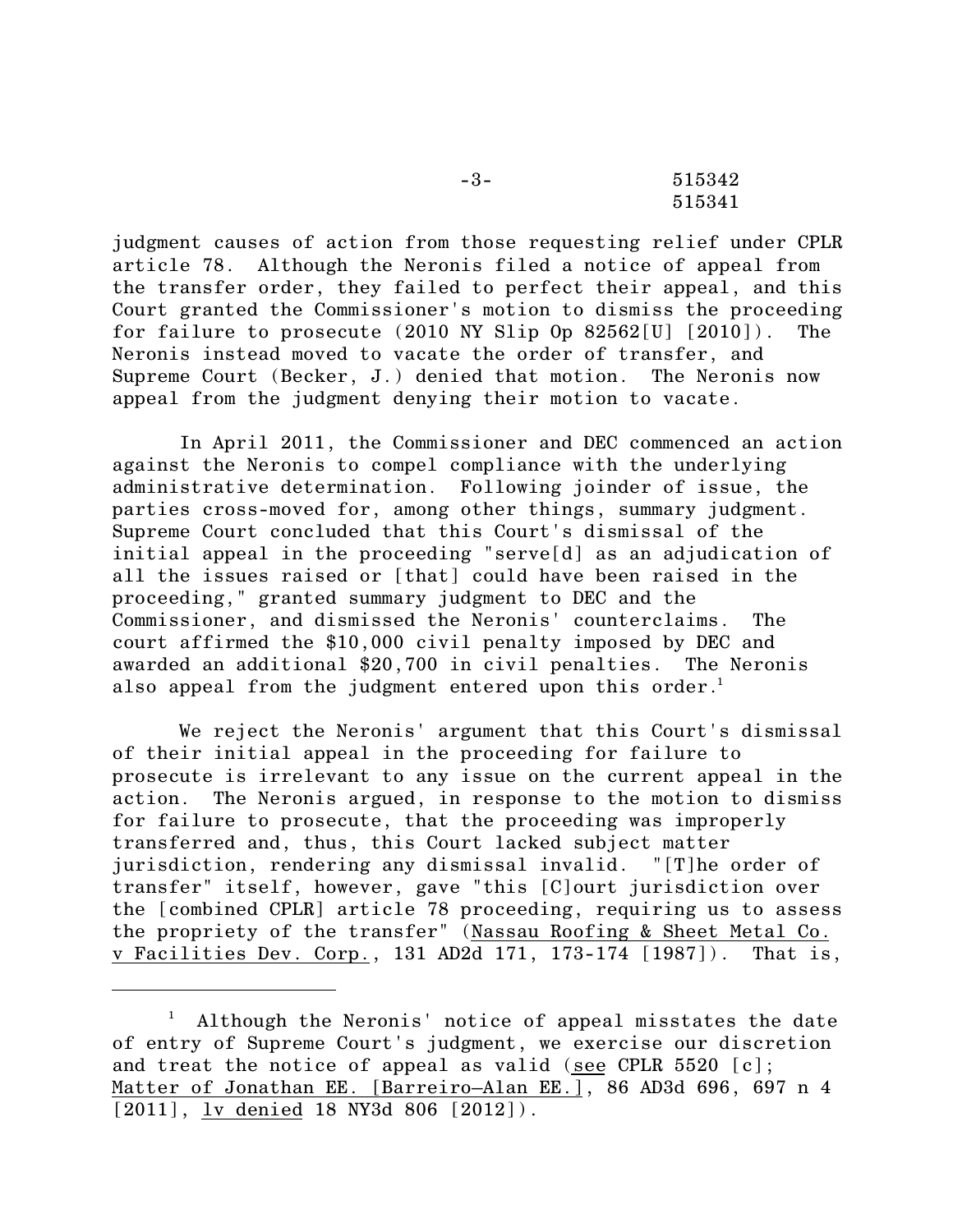-4- 515342 515341

an improper transfer does not deprive this Court of subject matter jurisdiction (see Matter of Cornelius v City of Oneonta, 71 AD3d 1282, 1284 [2010]; Matter of Penny Lane/E. Hampton v County of Suffolk, 191 AD2d 19, 22 [1993]), and the Neronis were not free to simply abandon their prior appeal without consequence.<sup>2</sup>

Moreover, there is no merit to the Neronis' contention that the dismissal of the proceeding has no preclusive effect. "[T]he dismissal of [a] prior proceeding for lack of prosecution . . . act[s] as an adjudication on the merits of all issues that 'could have been litigated had the [proceeding] been timely argued or submitted'" (Matter of Under the Elms v Tolbert, 1 AD3d 373, 374 [2003], quoting Matter of Stimpson Co. v Jorling, 161 AD2d 593, 594 [1990]; see Rubeo v National Grange Mut. Ins. Co., 93 NY2d 750, 756 [1999]). Therefore, to the extent that the Neronis now – in the context of the action to enforce the underlying administrative determination – seek to challenge the merits of that determination, their assertions amount to "an impermissible collateral attack" on the determination, which became final when this Court dismissed the proceeding (Steen v Quaker State Corp.,

 $2^2$  As noted above, after the Neronis failed to perfect their appeal from the order transferring the proceeding to this Court, they appealed from the denial of the their motion to vacate the order of transfer. Although we have the discretionary authority to entertain a second appeal on the same issue after a prior appeal has been dismissed for failure to prosecute (see Faricelli v TSS Seedman's, 94 NY2d 772, 774 [1999]; Rubeo v National Grange Mut. Ins. Co., 93 NY2d 750, 756 [1999]; Aridas v Caserta, 41 NY2d 1059, 1061 [1977]), we decline to do so under the circumstances of this case. Further, the Neronis have now abandoned any challenges that they may have had to the denial of their motion to vacate by failing to raise any arguments regarding the denial in their brief (see Matter of Birchwood Neighborhood Assn. v Planning Bd. of the Town of Colonie, 112 AD3d 1184, 1185 n 2 [2013]; Matter of Smith v O'Donnell, 107 AD3d 1311, 1312 n [2013]). Hence, only the issues raised in connection with the action are before this Court.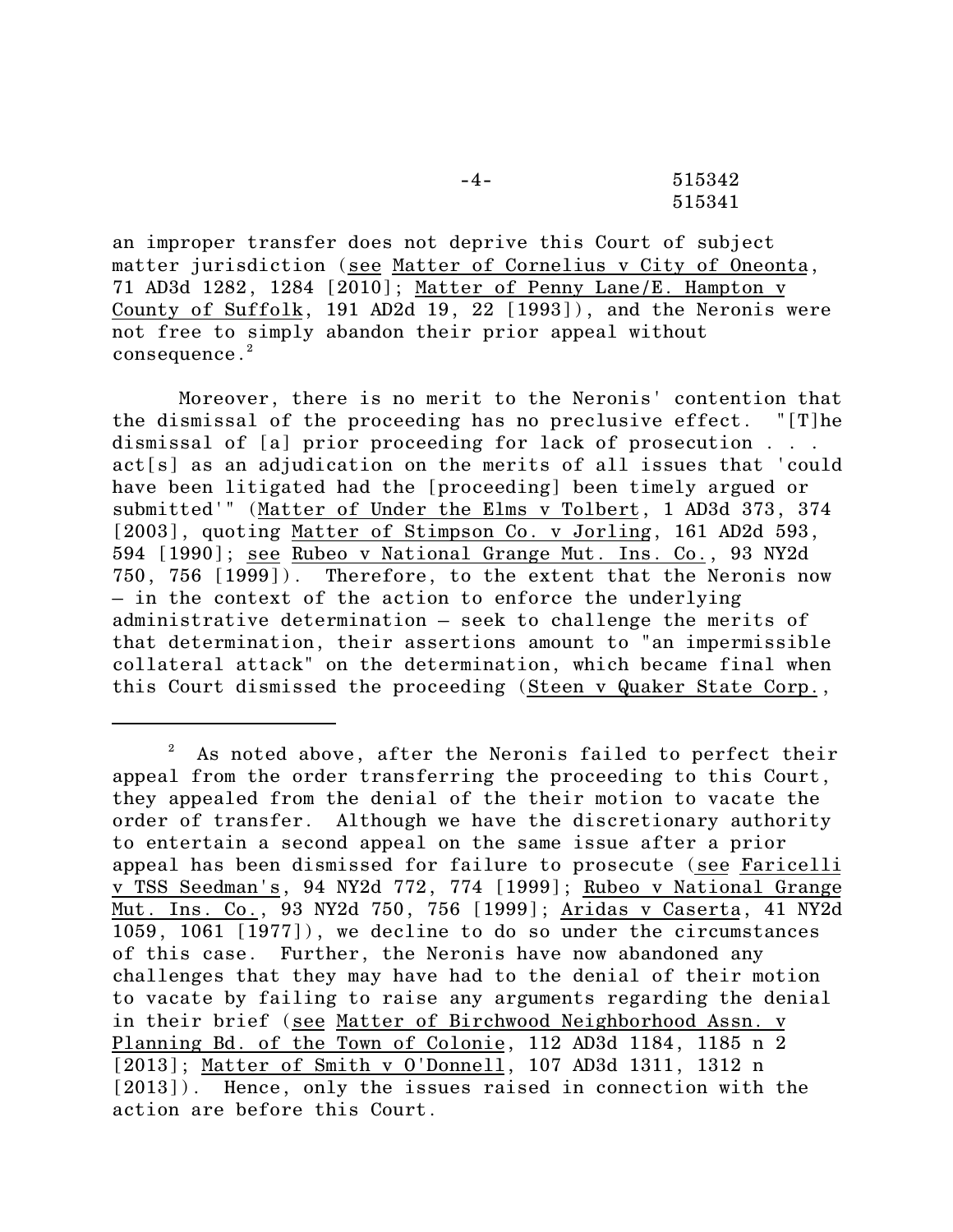-5- 515342 515341

12 AD3d 989, 990 [2004]; see Matter of Public Serv. Commn. of State of N.Y. v Rochester Tel. Corp., 55 NY2d 320, 325 [1982]; Flacke v Salem Hills Sewage Disposal Corp., 91 AD2d 739, 740  $[1982]$ .

While the Neronis may collaterally challenge the determination on subject matter jurisdiction or constitutional grounds (see Matter of Public Serv. Commn. of State of N.Y. v Rochester Tel. Corp., 55 NY2d at 325-326; Egan v Niagara Mohawk Power Corp., 214 AD2d 850, 853 [1995], <u>lv denied</u> 86 NY2d 705 [1995]), the arguments that they characterize as jurisdictional  $$ such as their assertions that DEC's remediation plan exceeds the scope of its authority, that the ALJ erred in failing to add Tatiana Neroni as a necessary party, that DEC staff altered a map that was used as evidence, or their many other allegations of misconduct – relate either to alleged procedural defects in the administrative process or are "directed at the specific acts of the administrative agenc[y] involved and, as such, these causes of action [were] properly reviewable in the context of [their] CPLR article 78 proceeding" (Matter of Aubin v State of New York, 282 AD2d 919, 922 [2001], lv denied 97 NY2d 606 [2001]). In any event, given the process which they were afforded during these protracted proceedings, it cannot be said that the Neronis were denied due process, as they maintain (see Franbilt, Inc. v New York State Thruway Auth., 290 AD2d 705, 707 [2002]). Finally, and contrary to the Neronis' contention that the action was timebarred, it was commenced less than two years after the Commissioner's determination was issued on June 10, 2009, well within the applicable limitations period of three years (see CPLR 214 [2]; Hartnett v New York City Tr. Auth., 86 NY2d 438, 443-444 [1995]). Accordingly, the judgment in the action is affirmed.

The Neronis' remaining arguments, including their claims that their discovery requests in the action were improperly denied and that Supreme Court's rulings against them stemmed from bias, have been considered and found to be lacking in merit.

Stein, J.P., McCarthy, Egan Jr. and Lynch, JJ., concur.